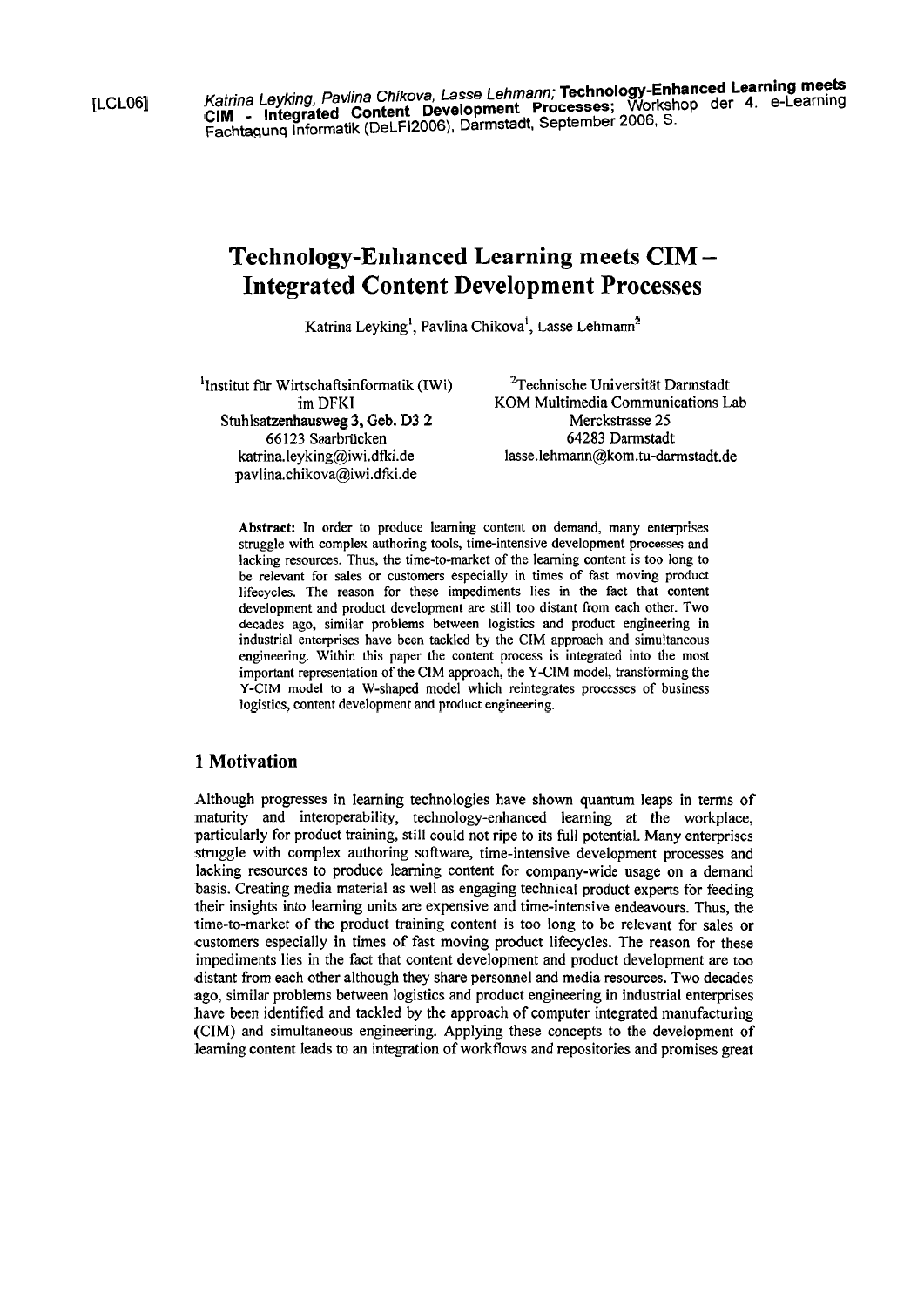leaps towards more efficient (and effective) content production. After motivating such process integration, this paper presents how the CIM approach nicely fits with today's challenges in workplace leaming both from a process and a repository perspective.

## **2 Current Authoring Practices in Manufacturing Enterprises**

Nowadays, the ability to create and utilize efficient learning content in order to train sales and service departments as well as end-users is Seen as an important competitive factor for manufacturing enterprises **[BBSOI].** However, the process of content development  $(i.e.$  the authoring process) is extremely resource-intensive and complex. In order to develop leaming content for product training in a meaningful manner, many employees fiom different departments have to collaborate and exchange relevant data across departmental boarders. Most enterprises cannot afford to assign the content development process to an external team of experts, but intemal staff lacks didactical and technical expertise to develop the content in-house, or the enterprises *are* not able to release employees from their work for the production of content [Ni04]. In practice, enterprises usually hold views of the ideal process of content development that do not match their as-is situation; instead, ideal and reality often diverge by large. To enable an effective and efficient use of TEL at the workplace [LCMOo], tools for content development support should be low-priced and easy to use, so that the content process can be carried out by internal employees. They should provide didactical and conceptual support, empowering technical experts to contribute their existing knowledge and material to the content process. Having such "smart" content development solutions in use, companies could circumvent outsourcing content projects to extemal service providers and avoid extensive pre-investments. Furthermore, all activities affected must be organized in transparent and lean processes. Engineering these processes towards efficiency and effectiveness must be of top priority. This entails integration of data, people and functions with the aid of collaborative and workflowsupporting systems.

Despite the desire of enterprises for complexity reduction, organizations express great quality demands on a potential use of learning technologies and ask for strong customer orientation and highest usability. However, reality in the area of authoring is still quite different: Processes of content development remain very intricate, irrespective of any tool support. Usually, multiple departments are involved in these processes, because many interdisciplinary competencies and detailed knowledge (technical equipment, tools, project management, media production, and didactic expertise) are needed. The time needed by intemal experts (e.g. fiom R&D departments) is comparatively high, because their know-how is required for the development of content, but explaining their - often implicit - knowledge is not a routine activity at all [Po66]. Furthermore, already existing tools support only singular aspects of the content development, but do not provide holistic process integration within the overall ICT landscape of an organization. Intemal experts have to be supported in conceptually designing and preparing training media production already during the process of product development.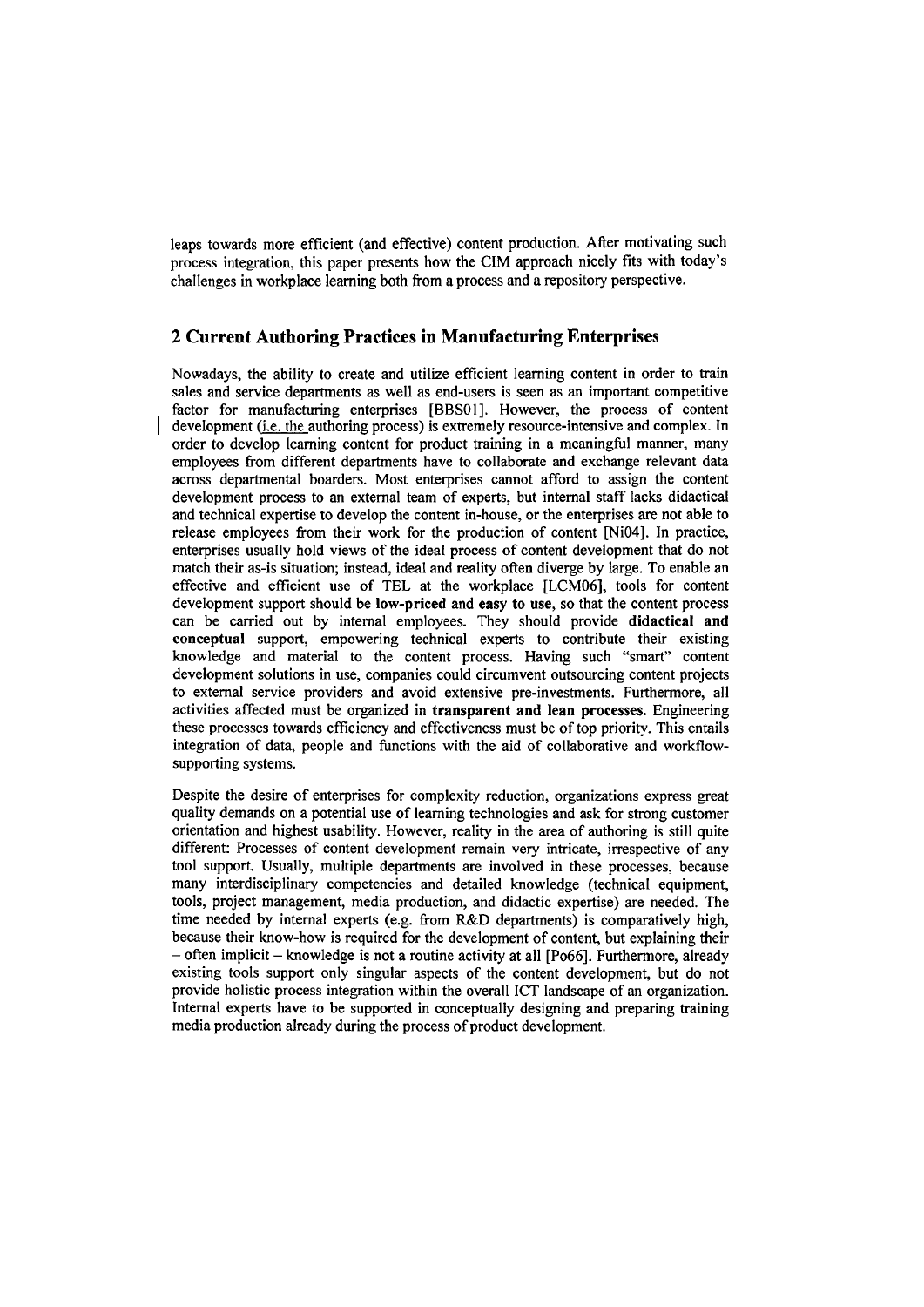### **3 Applying CIM to Content Development Processes**

engineering processes are converging in the course of their operation (cp. Figure 1). The shape of the letter Y is the outcome of the assumption that both logistics and product processes focussing on logistics and product engineering and their most relevant data. Computer Integrated Manufacturing", postulated to facilitate the integration of industrial supported by IS [Ha73], [Sc90]. The Y-CIM concept, proposed by Scheer in "CIM: providing methods and techniques to unify the data, process and functional dimensions of CIM, introduced by Harrington and extended by Scheer, tackled these issues systems, the processes they support, and thus the data they create and use. The concept century, primarily in industrial manufacturing, initiated the need to integrate those The introduction of business information systems (IS) in the second half of the  $20<sup>th</sup>$ 



Figure 1: The Y-CIM Approach [Sc90]

model includes their linkages to information and coordination processes. product. Beyond the central processes of logistics and product engineering, the Y-CIM engineering is technologically responsible for computer-aided implementation of the Whereas logistics rather includes business-related production control activities, product both process flows unite in the production process itself, with only different focuses. materials, routings, and equipment. After production and product planning are finalized. separated, though connected by the shared use of the same data items such as bills of (sales activities), and production planning. Until here, logistics and engineering are other hand start with production planning which deals with customer order processing activities providing the requirements basis for product engineering. Logistics on the Product engineering starts off with product development which is initiated by marketing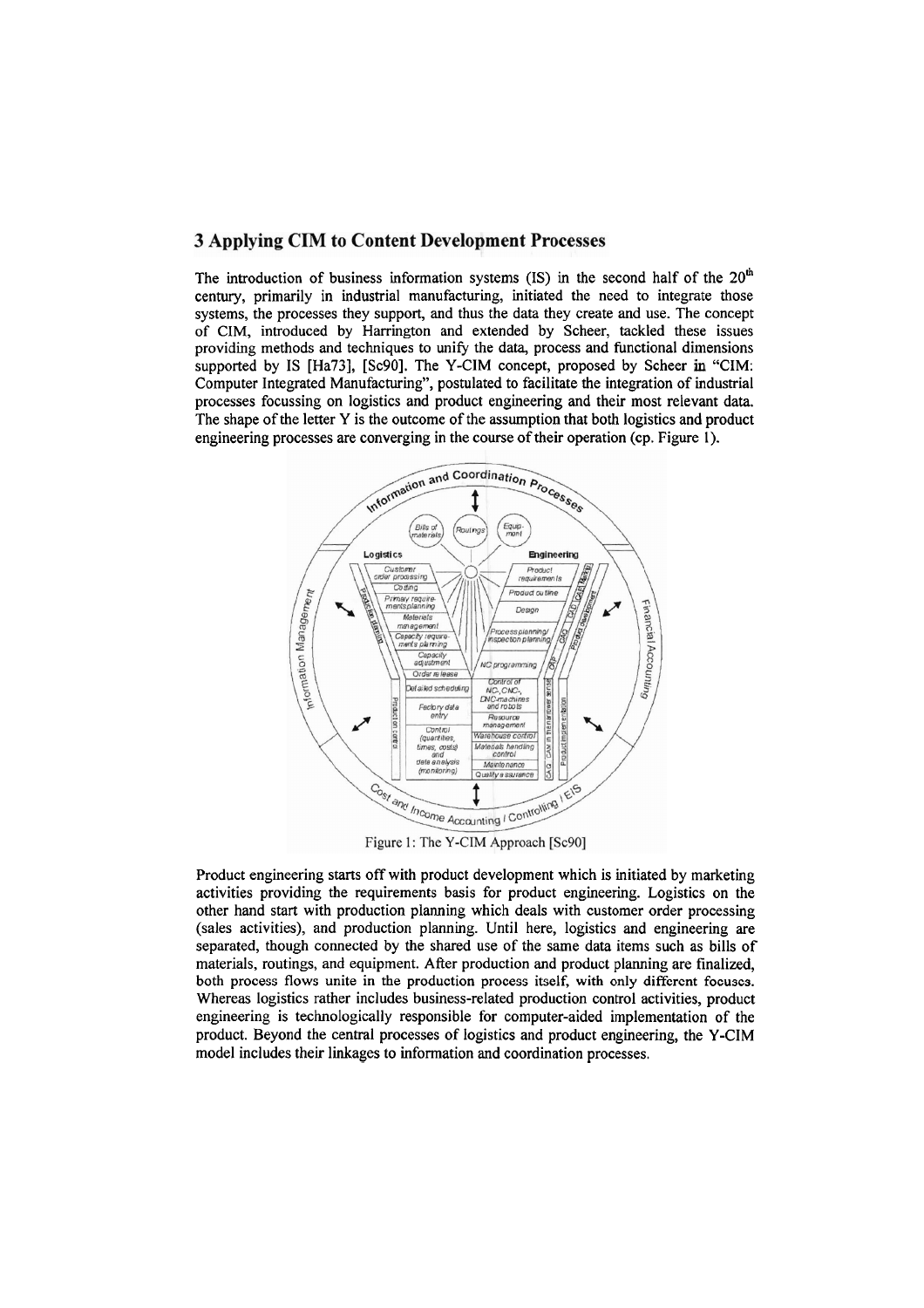These concepts have seen intense practical usage in the Course of the past two decades and form the basis of today's enterprise IS. However, they have not been used as thoroughly as potentially necessary, leaving process and data gaps to overcome. Given the challenges of learning content development in manufacturing enterprises, epitomized **as** data redundancies and resource inefficiencies in section 2, the established CIM concepts offer a relevant approach to overcome these impediments **as** well. Applying the idea of integrated data repositories and process integration to content development within an industrial environment, the EXPLAIN project (http://www.explain-project.de), funded by the German Federal Ministry of Economy, takes advantage of the Y-CIM approach and transfers it to today's impediments in the content process (cp. Figure 2). This process can be structured into three major steps: content development, content delivery, and content evaluation **[LCMOo].** 



Figure **2:** Integrated Content Development Processes

With the content process put between business-driven logistics and technology-driven engineering, the original Y-shape changes rather to a W-shape. In the upper part, content development starts off with three parallel processes: project management, content management, and content design, which gradually merges in authoring. Here, the separation between logistics, content development, and engineering reflects practical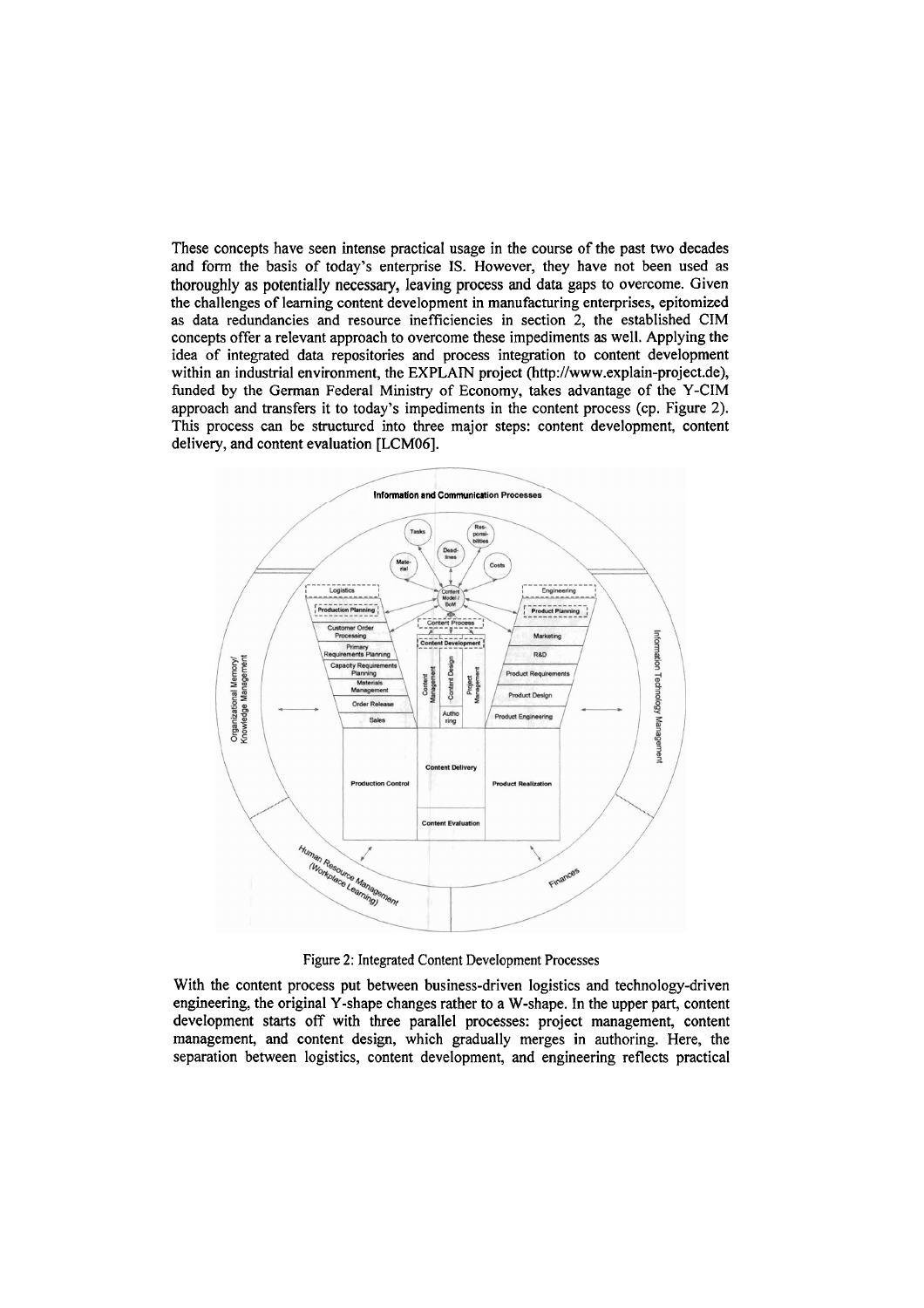reality. Section 4 of this paper tackles the collaborative interactivities between those processes and introduces an authoring management platform designed to support such collaboration. The necessiiy to link business logistics, product engineering, and content development through shared data assets is emphasized by the Set of data items related to the content model, like Material Assets, Deadlines, Tasks and Cost Parameters. Section 5 outlines how they are to be stored in a common repository of the authoring management system, and integrated into an overall content model, easy to edit by anyone involved in these three processes. The lower part of the W-shape leads all process flows together, pointing out the close integration between production control, content delivery 1 evaluation, and product realization itself. Due to the added focus on the content process, the supportive functions in the outer circle of the Y-CIM model have been adapted as well. They are all closely related to the core processes as the double-sided arrows indicate: Organizational Memory and Knowledge Management approach the content development process from an organizational and management point of view [AS96]. Human Resource Management esp. Personnel Development is responsible for training, thus for TEL at the workplace according to business needs as well as adequate staffing [SWC02]. Finance Supports resource planning activities of the project management within the content process whereas Information Technology Management drives integration purposes through integrating data repositories, program logic, etc. [Me05]. Given the broad acceptance of the Y-CIM model in the manufacturing industry and the urgent need to organize content production more efficiently, embedded into operational activities, the adjusted W-shaped model serves as a solid conceptual basis for integrated content development targeted by the EXPLAIN project.

## **4 Integrated Content Development** - **A Process Perspective**

From a process perspective regarding the integration of content development processes, the challenge is to provide an integrated, tool-supported content process with all involved departments sharing required information while seamlessly collaborating with each other. The content process has many interfaces with the processes of product engineering and product logistics as shown in Figure 2, and therefore provides possibilities for reduction of complexity, redundancies and optimization of effectiveness and efficiency in the case of integrated processes.

These issues are **to** be analyzed and conceptually overcome within the EXPLAiN project. EXPLAIN focuses on content processes and aims at an intelligent ICT environment that empowers organizations to flexibly implement their content in the Course of their major business processes. The main objective of the project is to develop a new generation of authoring management platforms [Zi05]. This will facilitate a simplified proprietary content development process and will enable organizations to produce their own multimedia trainings. The project's development approach is based on a systematic analysis and reengineering of as-is content processes in cooperation with professional content development companies and industrial enterprises. This approach shou!d link content processes, product engineering and logistics in an integrative manner through utilization of existing interfaces and, together with easy-to-use and low-priced implementation tools, improve the acceptance and usage in enterprises. From here, an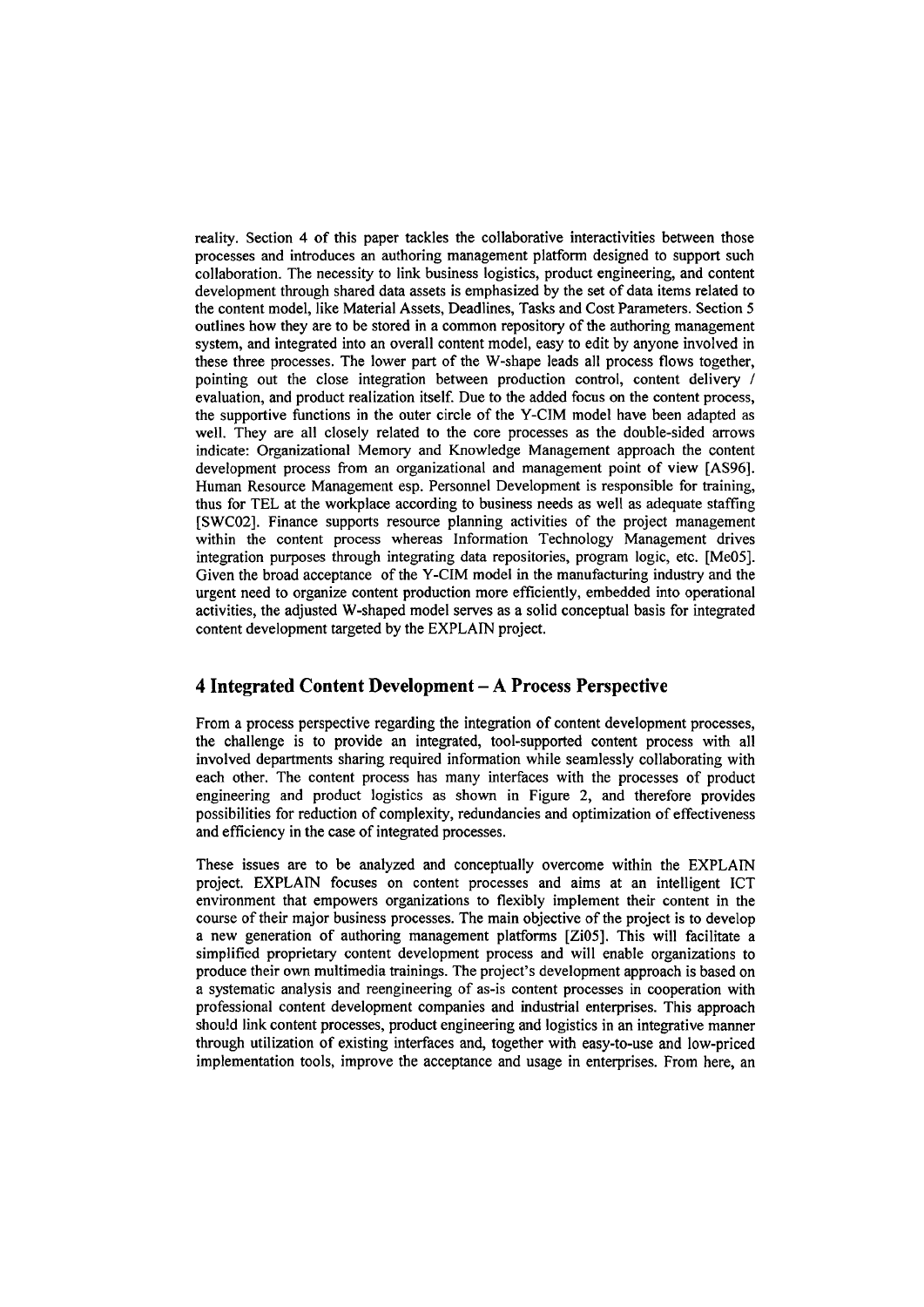integrated platform supporting the authoring processes of media collection (content management), content design (content development) as well **as** project management including open interfaces to learning management systems and authoring tools is developed step-by-step (cp. Figure **3).** Beyond process integration, a variety of additional services will further facilitate specifying, producing and managing media and content.



Figure **3:** Process and Service Landscape of the EXPLAM Authoring Management Platform

The resulting EXPLAIN authoring management platform follows the thesis that it does not make sense for corporate training managers to run and maintain an own authoring infrastructure within the enterprise and have all the skills in an internal team - unless the volume of media production is on a very high level. The intelligent integrated solution will instead provide a multitude of authoring tools, assistants and services on-demand over a web-based platform. The idea is that enterprises can use these services whenever they need it. By this, services and tools can also be provided at the newest level of technology. Corporate training departments avoid pre-investments into own infiastructures. The provided value-added services in the platform will also Support cornmunication and collaboration activities within the team and by this increase the process efficiency for review and creative team processes [EX06], [Zi05].

## **5 Integrated Content Development** - **A Repository Perspective**

The repository is responsible for the storing and provision of the relevant information provided by the content model. As shown in Figure 2, the content model is the central instance and anchor point for the surrounding processes along the lines of the bill of materials in the original Y-CIM model (cp. Figure 1). Thus, all objects, that are used in the content development, like media assets for example, should be linked with the content model. If at design time a certain material is not available, a so called material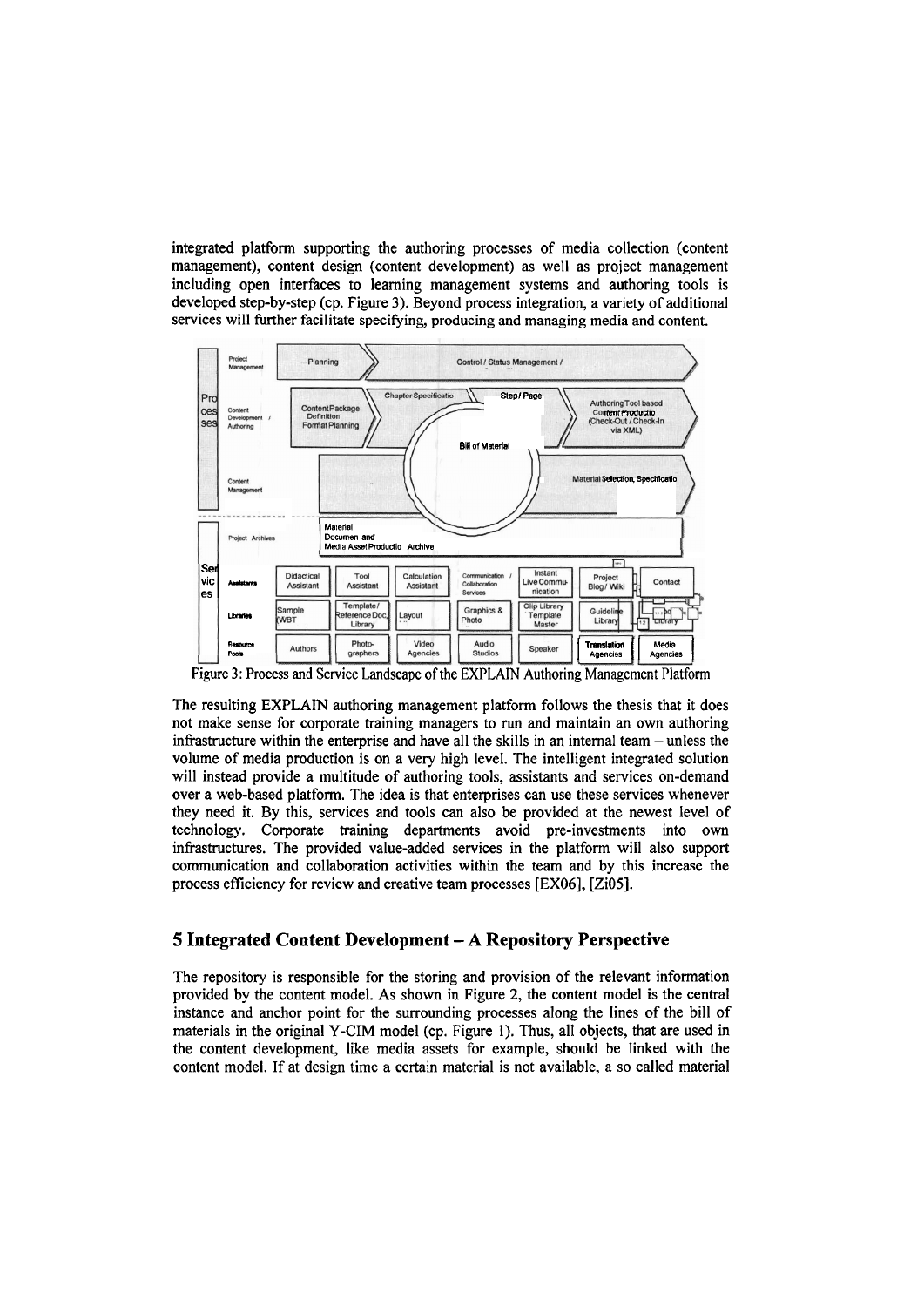notice, where the desired asset is described, replaces it for the bill of materials to be complete. Thus, the content model provides all the information the processes need in order to work. These are "driven by status", that means, that, according to the status information they receive from the content model, different process steps are triggered. This is beyond the capabilities of most standard repositories, because on the one hand the data model of the content model itself has to meet certain requirements, while on the other hand special metadata and status information has to be stored and provided with the content model and the linked materials. Therefore, the EXPLAIN authoring management platform uses a customized modeling language and metadata schema fitted to these special needs. In the following, the special requirements for each of the processes related to the content development are described [Le06].

The *confent design* process demands a content model with a concise structure, which can be modeled by easily. The book paradigm is used here, because it is intuitive and understandable. What results is a hierarchical structure of chapters which represent the logical structure and pages or page groups representing the physical structure. Materials like media assets are added to the pages or page groups in the Course of the content design process. To support the *project management* process, diverse status properties have to be stored within the content model and the related material. This encompasses responsibilities, cost parameters, time parameters, deadlines, status information and tasks. The process status determines the Progress of the current process step and may possess values like "in work" or "under review". Cost parameters are needed to control the presewing of a given budget and to create fmancial reports, while time parameters include deadlines as well as Start and finish dates of the different process steps. The responsibilities determine whom to notify, if special events, like a finished review or a deadline violation occur. These status properties are necessary not only for the steering of the content development process but also for the coordination with the logistics and engineering processes. The *content management* process - mainly dedicated to media collection spanning various departments such **as** marketing, R&D, manufacturing, sales and even external media providers - is manifold and makes high demands on the content model and thus, the modeling language used. The main challenge here is, besides the classical content management issues, the referencing and representation of materials. Although a simple reference to the ID of the desired material may be sufficient, the material still has to cany enough information for the platform to handle issues like crossformat referencing or versioning. Versioning information encompasses references to previous and following versions, while the access status can be set to prevent access conflicts, which is especially important in an environment where different actors in different roles and from different processes access the stored data.

## **6 Conclusion**

This paper has demonstrated how content processes relate to other business processes like business logistics and product engineering in manufacturing enterprises. The CIM approach, postulated to facilitate the integration of business processes in industrial enterprises, provided a basis for further considerations. The Y-CIM model, focussing on the convergence of logistics and product engineering and their most relevant data, was